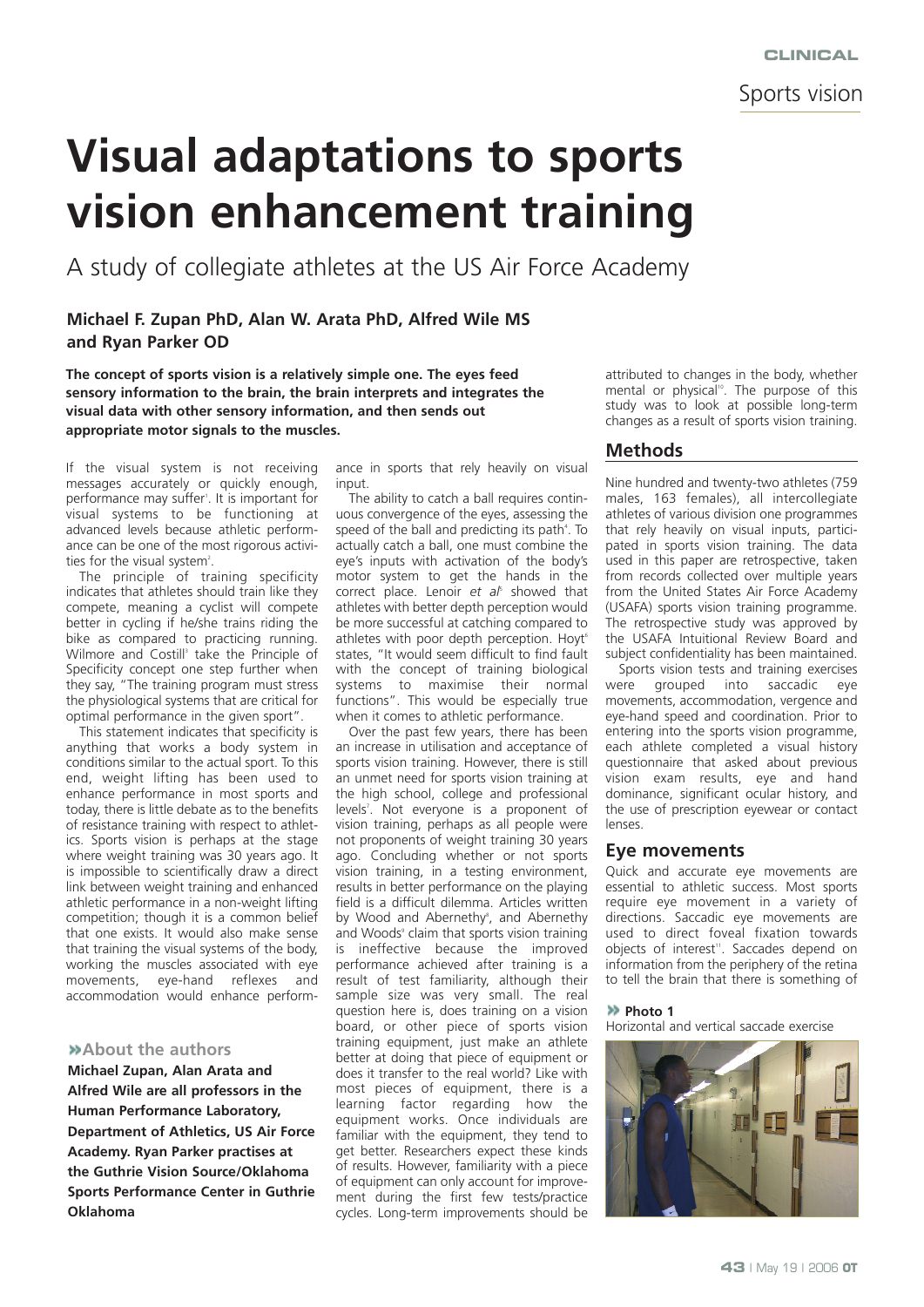# Sports vision



**Photo 2** Plus/minus and prism flipper exercise



**Photo 3** Near-far-near exercise for accommodative facility and vergence



**Photo 4** Testing with Quoits



**Photo 5** Accuvision eye-hand coordination



**Photo 6** Sports Vision Trainer (SVT) for eye-hand coordination

interest in the field that should be recognised<sup>12</sup>. Two saccadic eye movement protocols were developed to enhance visual skills. The first, horizontal saccades, was completed with each subject standing 2m away and centered between two charts (**Photo 1**). The charts were approximately eye level and were positioned 1.3m from the centre line. The charts are modified Hart charts with 10 letters/numbers per line using 36-pitch Arial font. Only moving their eyes, not their heads, subjects read aloud the first letter of the left chart and then the first letter of the right chart, then the second letter of the first chart followed by the second letter of the second chart. This continued for one minute. Scores were recorded as the complete number of cycles read in one minute (cpm). The second, vertical saccades, was repeated in the same manner in the vertical plane. Charts were switched on a regular basis to ensure familiarity with the material was keep to a minimum.

#### **Accommodation and vergence**

Vergence (fusion flexibility) and accommodation (the speed in which the accommodative system can change in response to different stimuli) work as eyes focus on objects coming from a distance, or as the field of focus quickly changes. Subjects performed four tests for accommodation and vergence. Plus/minus flippers work accommodative vergence facility. Subjects read aloud a card with multiple series of three random 12 pitch letters while holding the  $\pm 2.00D$  flippers before their eyes at 0.3m from the card (**Photo 2**). Each time the lenses were flipped, subjects read the next set of three letters. Subjects performed this for one minute and recorded the number of three letter sequences read.

Near-far-near charts were used to test accommodative facility and vergence ability. During this test, subjects used accommodative and convergence abilities to see letters up close (0.15m) followed immediately by letters at 6m (**Photo 3**). Starting in the upper left corner, one letter was read off the distance chart and then one letter (in the upper left corner) was read off the near chart. Subjects read the letters from left to right and recorded the number of letters obtained in one minute. Again, different<br>charts were used on different on different training/testing sessions.

Quoits were used to test the limits of both the accommodative and vergence systems and were completed at a 0.4m working distance. Subjects wore polarised frames to separate the images seen by each eye. During the first part of the exercise, the Quoit sheets were moved to stimulate convergence (**Photo 4**). This meant the image seen by the right eye moved to the left and *vice versa* for the left eye. By moving these images in a base-out (crossed) direction, subjects were forced to use

convergence in order to maintain single vision. The subjects moved the Quoits sheets until the single image split into two images. This was termed the 'break point' and it occurred when the vergence system could no longer maintain clear single binocular vision. Subjects then moved the Quoits sheets back together until they regained a single image. This point was termed the recovery point. Recovery occurred when both eyes were able to work together to produce the desired clear and single image. This exercise was repeated in the base-in direction, as subjects used divergence to maintain single vision.

The fourth vergence test, vergence facility, was performed with prism flippers. Subjects worked at a 0.3m distance using four prism dioptre base-out/base-in flippers. Groups of three letters were presented and subjects worked to make the letters clear and single before reading them aloud. Subjects then flipped the prisms and read a new series of three letters, this time with the opposite (base-out or base-in) from the previous trial. One cycle equalled two sets of three letters. This continued for one minute and the number of cycles was recorded.

## **Eye-hand coordination**

Eye-hand coordination is essential to many competitive sports and was tested in the sports vision environment by using two pieces of equipment; the Accuvision 1000 (International Accuvision Systems Inc) and the Sports Vision Training (SVT) boards. The Accuvision board flashed a series of 60 lights (over the entire 1m by 1.3m board) in two different modes. The first test, fixator on, had the subjects attempt to touch the 60 targets (lights) at a speed of 2.78 targets per second (0.36 second per target) (**Photo 5**). The Accuvision recorded the number of correct hits, late hits and misses. This exercise challenged the subjects' reflexes and accuracy of central and peripheral vision. The second Accuvision test, fixator active, was set up like the first test (60 targets at the same speed), except this time a green fixator light in the middle of the board randomly illuminated. Subjects could only strike the targets when the green fixation light was on. If subjects touched a target when the green fixation light was off, a penalty was recorded and one point was taken off the response total. The number of correct hits along with late hits, misses, penalties and no hits (didn't hit went the fixator light was off) was recorded.

The third and final eye-hand coordination test used the SVT board (**Photo 6**). The SVT board displayed a centrally programmed sequence of 48 lights in the proactive mode. In this mode, the target light stayed on until contact was made. Time to hit the sequence of 48 lights was recorded to the hundredth of a second. Both the Accuvision and SVT boards randomised target order and location for every trial.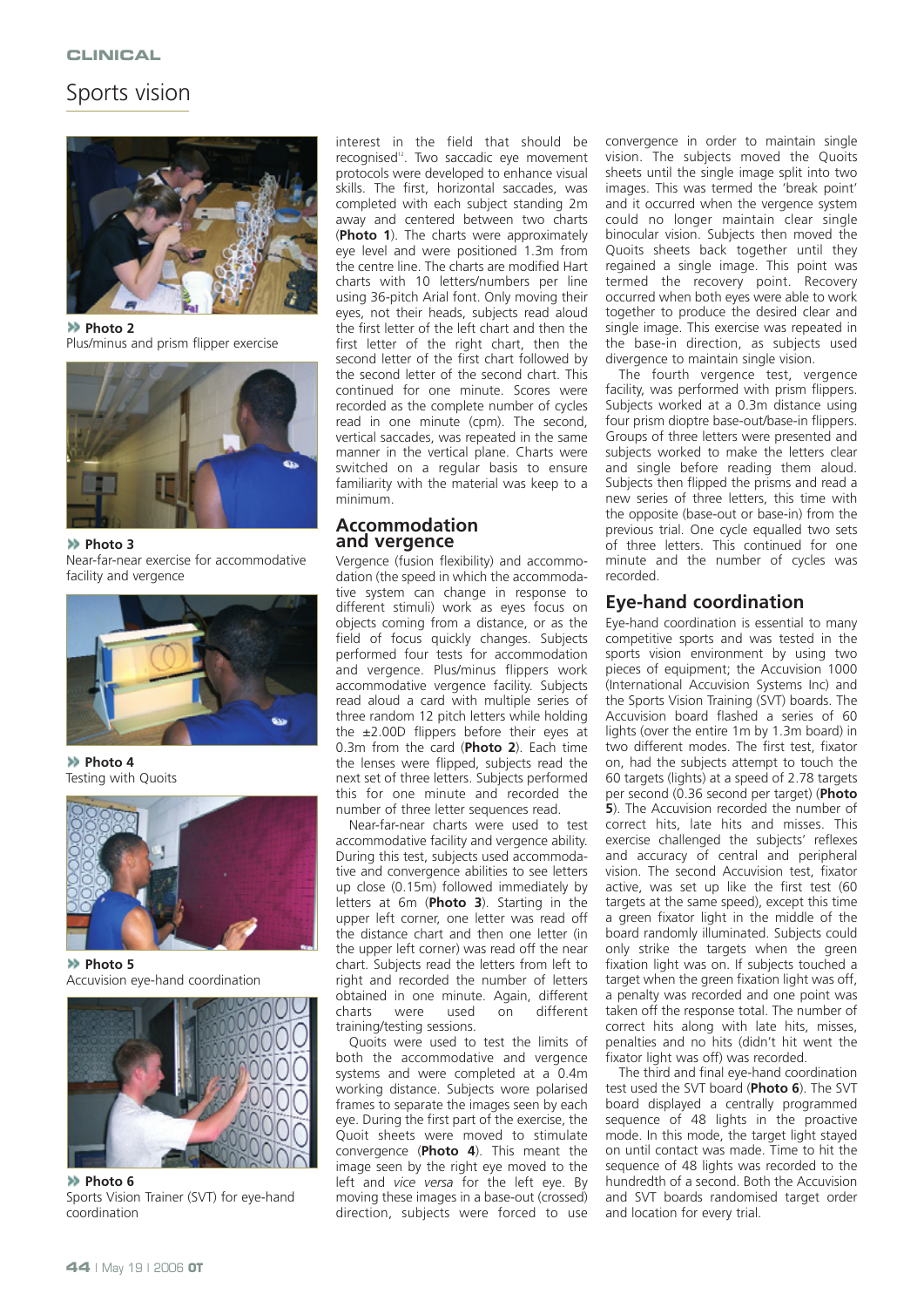#### **CLINICAL**

# Sports vision

## **Results**

All data were obtained from the described tests. Subjects' performances on each exercise were recorded, along with the number of training sessions the subject had completed prior to taking the test. Training sessions ranged from zero for new athletes to over 80 training sessions for some of the seniors that had trained consistently over a four-year period.

Both horizontal and vertical eye movements (saccades) showed improvement in the number of cycles obtained in one minute (cpm) throughout the training sessions. The greatest gains were seen during the first 20 sessions, but continued to increase with additional training. Vertical saccades started with an average baseline value of 28.22cpm and increased to a value of 38.89cpm (**Figure 1**), a 38% increase, after 61 or more training sessions.

Horizontal saccades showed similar improvement. **Figure 1** also shows the average baseline value was 29.52cpm. After 61 or more sessions, the average vertical saccade value was 38.54 cpm, a 31% increase in performance.

The number of cycles per minute (cpm) the subjects were able to obtain using  $\pm$ flippers increased in almost a linear fashion during the sessions. The greatest improvements where seen in the first 20 training sessions, but improvements were still seen after 61 or more training sessions. **Figure 2** shows 65% increase in  $\pm$  flipper facility with a baseline value of 16.89cpm, and a maximal session value of 27.82cpm.

The values for the near-far-near test are found in **Figure 3**. The greatest gains were realised in the first 10 training session. These initial gains were much greater than in any other exercise. Unlike the other exercises, the maximal values were seen between 21 and 30 sessions with a maximal value of 33.41cpm compared to a baseline value of 26.86cpm. This represents an overall 24% improvement in ability.

Subjects' accommodative and vergence systems showed vast improvement throughout the training sessions. **Figure 4** shows the break and recovery point values for Quoits in the base-out direction. The average baseline break point value was 26.80, with a corresponding recovery of 15.70. After more than 60 training sessions, the average break value increased to 46.26, which is a 73% improvement. The base-out recovery point value also increased to 40.04, which is a 155% improvement.

The results for base-in quoits are shown in **Figure 5**. The initial baseline breakpoint value was 12.49 with a recovery of 7.40. After maximal training sessions, the break value increased to 16.70 and the recovery value increased to 13.91. This resulted in a 34% improvement in the break point value and an 88% increase in the recovery.

**Figure 6** show very similar results for prism flippers as was seen with  $\pm$  flips.



#### **Figure 1**

Vertical and horizontal saccades



**Figure 2**<br>Lens flipper facility



**Figure 3** Near-far-near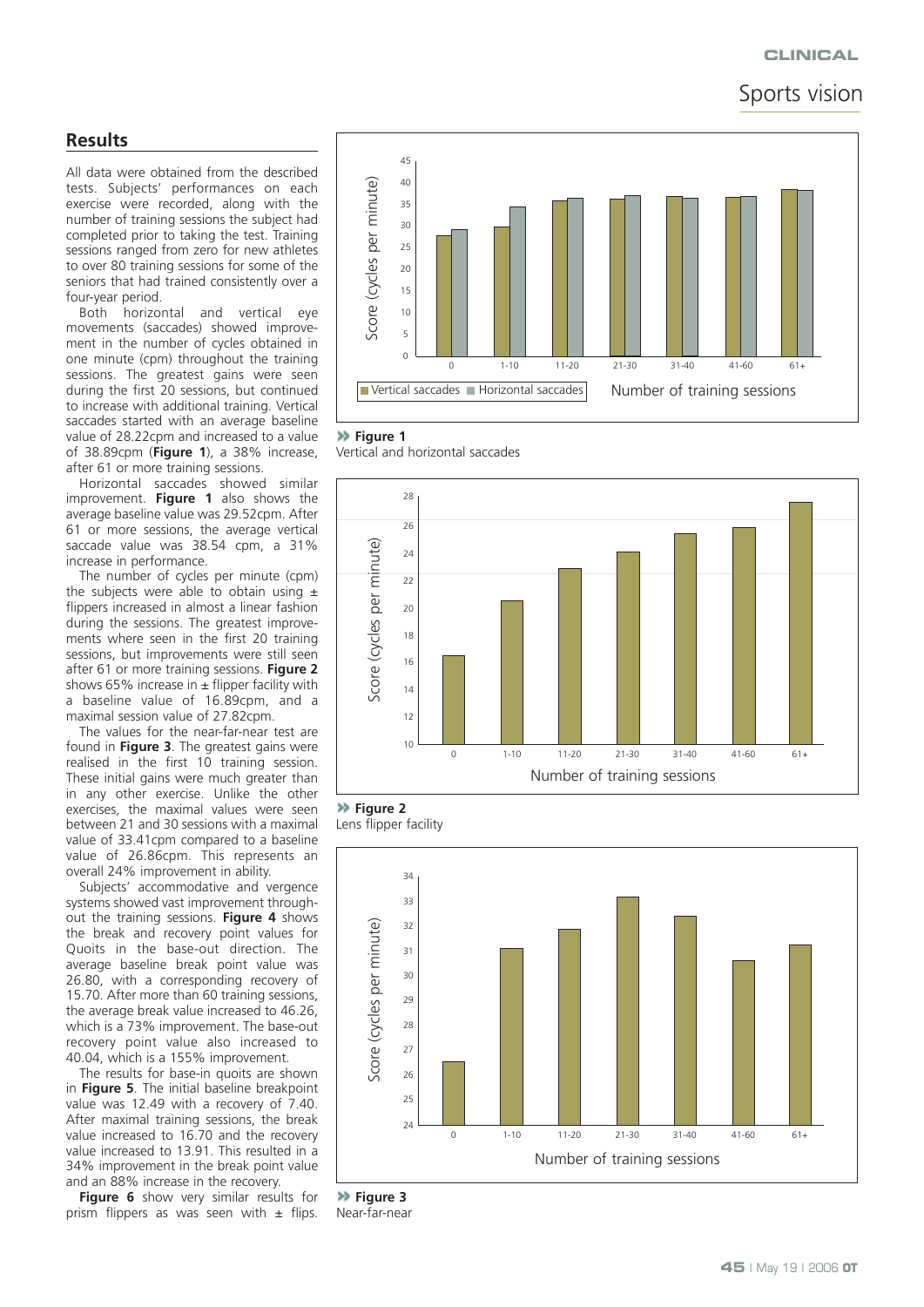# Sports vision



**Figure 4**





**Figure 5** Quoits base-in



**Figure 6** Prism flippers

There was an increase of 95% between baseline (13.28cpm) and maximal speed after 60 or more training sessions (25.94cpm).

The results for eye-hand speed and coordination showed similar changes as the results for eye movements, accommodation and vergence. **Figure 7** shows the overall results obtained for eye-hand reaction speed on the Accuvision 1000 in the fixator on mode. From the beginning of training to maximal sessions, the number of correct hits increased from 20.65 to 40.30 or a 95% increase. The number of misses shows a 74% decline from 28.98 to 7.67. The number of late responses held constant (10 to 13 late responses per test) throughout the training. This indicates that misses are likely becoming late responses, and late responses to correct responses as training progresses.

The data for the Accuvision 1000 in the Fixator Active mode are presented in **Figures 8 and 9**. The baseline score for correct hits during this exercise was 14.39. After maximal training sessions, the average score was 30.77 or a 114% improvement. Just like the first Accuvision test, there was a 72% decrease in the number of misses recorded as the scores dropped from an average of 20.82 missed to an average of 5.74 following training. Both the no hit and late responses stayed relatively steady throughout training. The trend in **Figure 8** is similar to the trend in **Figure 7**. As the number of misses decreased, the score increased leading to a faster and more accurate performance.

**Figure 9** shows the number of penalties recorded during the Fixator Active tests. The average number of penalties recorded pre-training was 1.75. After 30 plus sports vision training sessions, the number of penalties decreased 78% to 0.39 penalties per test and remained relatively constant with increased training.

The results for eye-hand speed on the Sports Vision Trainer (SVT) are shown in **Figure 10**. The subjects averaged 19.11 seconds following training. This is 25% faster when compared to the 25.36 second baseline time.

# **Discussion**

Vision skills are essential to success in most sports<sup>13,14</sup>. Visual sensory input may account for up to 85-90% of the sensory input an athlete is receiving during an athletic contest. This is especially true for athletes like hockey players, lacrosse or soccer goalies, baseball players and fencers. Beckermen *et al<sup>15</sup>* concluded that athletic populations at all levels could benefit from eyecare services, including sports vision training. The visual skills required by athletes will vary depending on the sport and even within different positions of that sport. If two similar trained athletes meet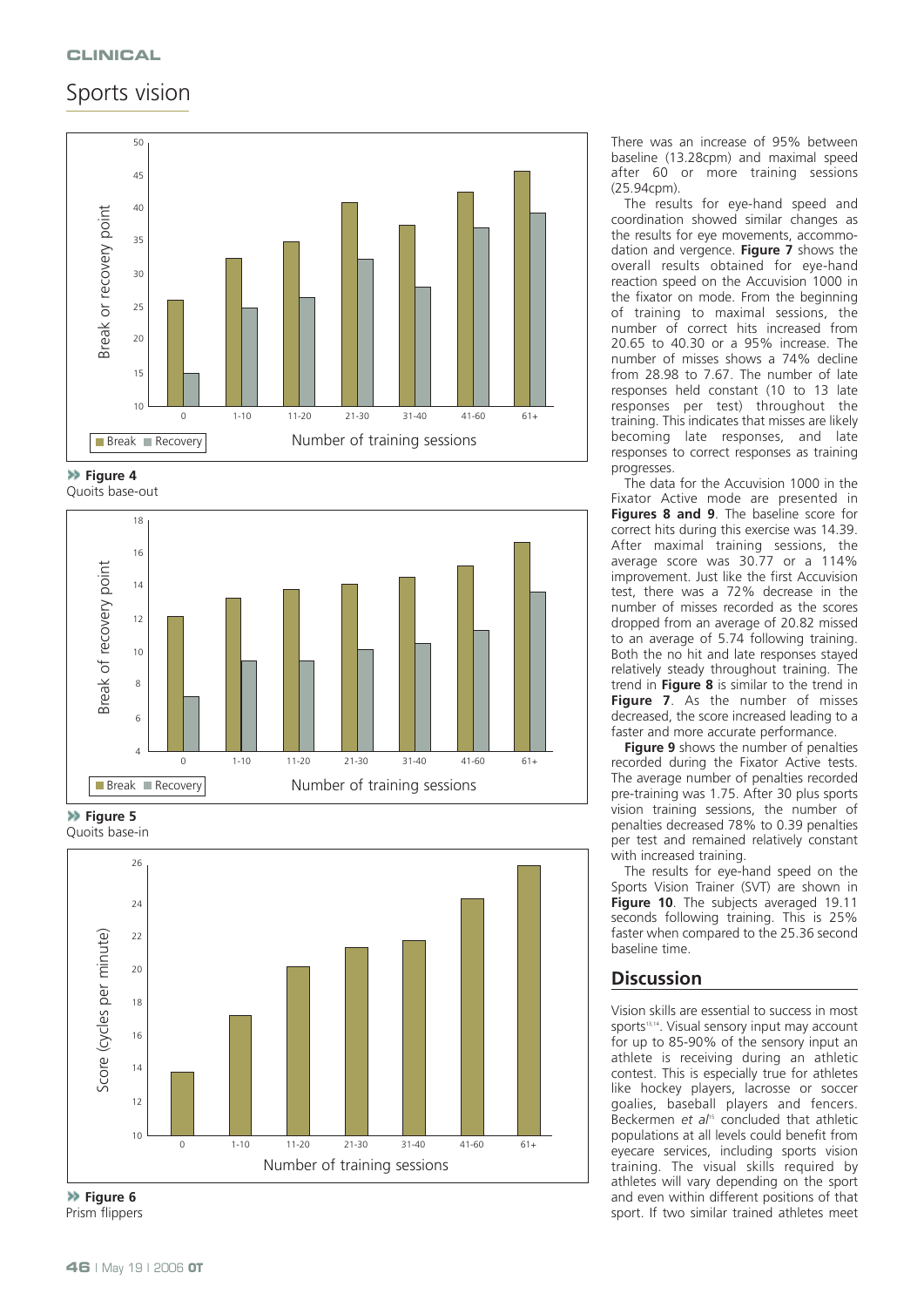#### **CLINICAL**

Sports vision

in competition and one has a better trained visual system, the athlete with the enhanced visual system will perform better<sup>16</sup>.

The results indicate that an increased number of training sessions was associated with increased performance in each aspect of visual function that was investigated with the exception of near-far-near. This improvement most likely stems from repeated overloading and subsequent adaptation of the visual system. It was hypothesised that frequent training of the visual system should lead to stronger muscle fibres and more efficient neuronal responses, just as it does with other neuromuscular systems in the body. What was unknown was whether the adaptations made during training of the visual system would peak after a few sessions, or whether increased training would lead to greater adaptations. The results of this study would indicate the latter.

Increased training led to increased performance for all protocols tested. However, near-far-near improvements peaked out between 21 and 30 training sessions. It is unknown why this vision task is different than the others studied, however, it may have something to do with the human lens' ability to adapt and not the muscles associated with the lens. This particular aspect of the study indicates that athletes should not use training time to pursue further advantages gained by performing nearfar-near tasks beyond about 25 sessions. The study does not conclude how long the training effect for near-far-near can be maintained, or how often near-far-near practice would need to be conducted to maintain the higher level training effect.

The fact that each vision task (except the near-far-near) improved, and improvement continued with subsequent practice, is the same concept and is exactly why athletic coaches have their teams practice throwing the ball or shooting a basket. When a human repeats an activity (practice/train), they become better at it from a sensory-neuralmotor standpoint. Successful training requires practice and persistence until the neuro-musculo-skeletal systems are trained. The reasons behind why the visual system improves with training are beyond the scope of this study, but the bottom line appears to be that it does significantly improve with training. Since the visual and motor systems are invaluable to many athletic performances, they should be trained like any other body system that can enhance physical performance. Salmela and Fiorito<sup>17</sup> showed that performance precision with hockey players increased with accurate pre-shot visual cues. It should hold true that if a subject's visual system is at a higher level; their overall performance will be at a higher level as well<sup>18</sup>.



**Figure 7** Accuvision



**Figure 8**

Accuvision (fixator active)



**Figure 9** Accuvision penalties (fixator active)